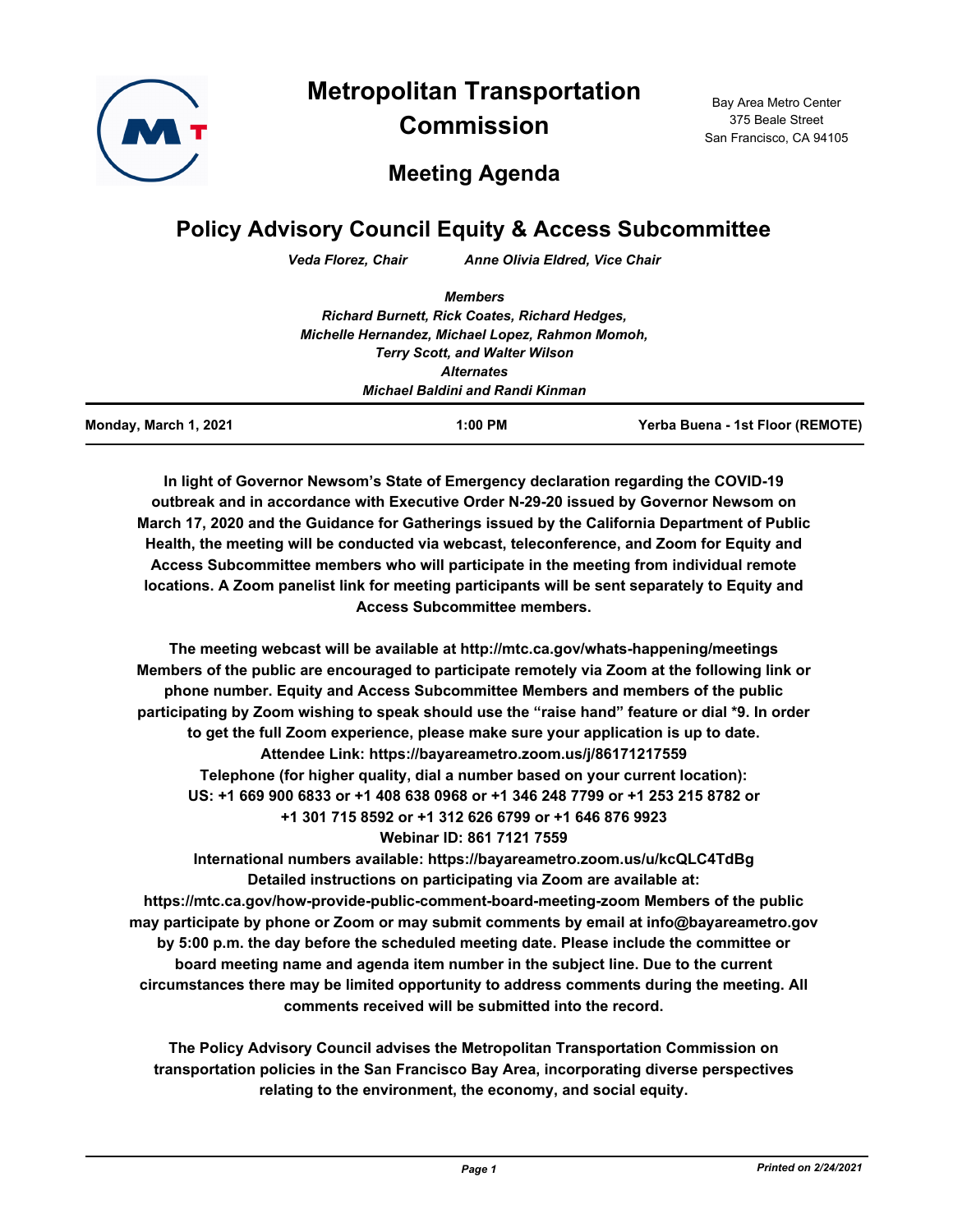### **1. Welcome**

*Veda Florez, Equity & Access Subcommittee Chair*

#### **2. Roll Call / Confirm Quorum**

*Quorum: A quorum of this committee shall be a majority of its regular non-ex-officio voting members (6).*

- **3.** [21-0268](http://mtc.legistar.com/gateway.aspx?m=l&id=/matter.aspx?key=21861) Approval of the February 5, 2021 Meeting Minutes
	- Subcommittee Approval *Action:*

*Attachments:* [03\\_E&A Minutes\\_Feb 5 2021.pdf](http://mtc.legistar.com/gateway.aspx?M=F&ID=9d0d2749-d303-491b-a63f-96ce9ca4a948.pdf)

- **4.** [21-0269](http://mtc.legistar.com/gateway.aspx?m=l&id=/matter.aspx?key=21862) Blue Ribbon Transit Recovery Task Force Update
- Randi Kinman, Policy Advisory Council Chair *Presenter:*
- Communities of Concern Update **5.** [21-0337](http://mtc.legistar.com/gateway.aspx?m=l&id=/matter.aspx?key=21930)

Update on the recent outreach through community-based organizations on the Communities of Concern framework and nomenclature.

- *Action:* Information
- *Presenter:* Anup Tapase
- *Attachments:* [05\\_Communities of Concern Update Mar 2021.pdf](http://mtc.legistar.com/gateway.aspx?M=F&ID=a085b1e1-da94-4782-b0eb-6d190d19be43.pdf)
- Plan Bay Area 2050 Equity Analysis Preview **6.** [21-0270](http://mtc.legistar.com/gateway.aspx?m=l&id=/matter.aspx?key=21863)

Preview and discussion of the Plan Bay Area 2050 Final Blueprint Equity Analysis, slated for draft release in spring 2021.

- *Action:* Information
- **Presenter:** Anup Tapase
- *Attachments:* [06\\_Plan Bay Area 2050 Equity Analysis Mar 2021.pdf](http://mtc.legistar.com/gateway.aspx?M=F&ID=8ac96768-38c1-4fd6-b3a9-359500d74791.pdf)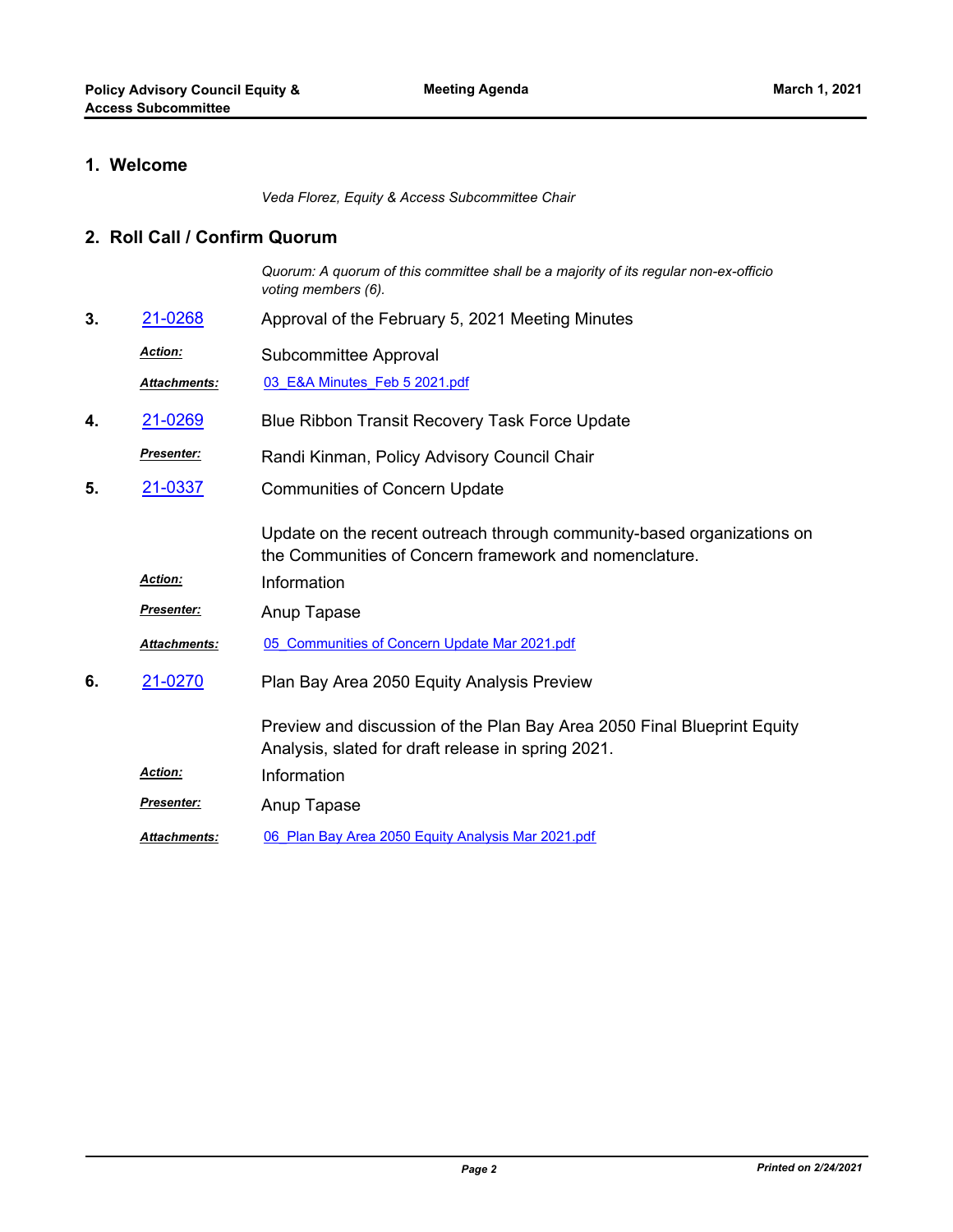#### **7. New Business**

*Members of the subcommittee may bring up new business for discussion or addition to a future agenda.*

#### **8. Public Comments / Other Business**

*Note: The subcommittee will not take action on items not listed on today's agenda.*

*Equity and Access Subcommittee Members and members of the public participating by Zoom wishing to speak should use the "raise hand" feature or dial \*9.*

### **9. Adjournment / Next Meeting**

**The next meeting of the Policy Advisory Council Equity and Access Subcommittee will be held Monday, April 5, 2021 at 1:00 p.m. by webcast as appropriate depending on the status of any shelter in place orders. Any changes to the schedule will be duly noticed to the public.**